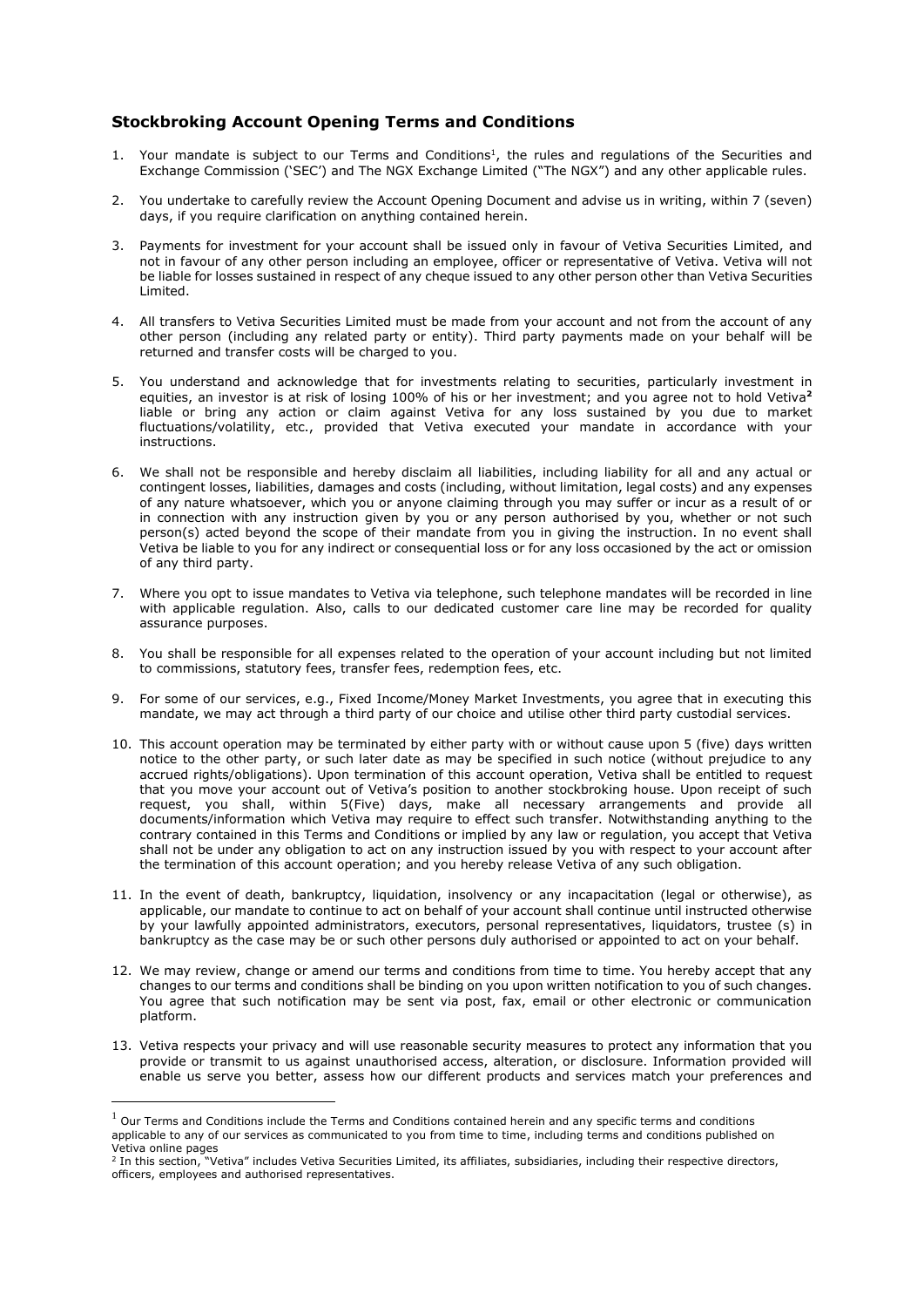status, and update you on products which we consider might be of interest to you. All information will be kept confidential and will be used only for the purpose(s) for which it is obtained. We will not sell, distribute or transfer your personal information to third parties unless we have your permission, or are required by law to do so. However, we may disclose your personal information to our subsidiaries, affiliates, authorised representatives, agents, contractors or third party service providers in connection with any services we offer. Where we give our contractors or agents access to your personal information for the purpose of providing any services to us, they will be required to keep such personal information confidential and use it only for the purpose for which it is being disclosed. You agree that we may disclose information relating to your account to third parties where such disclosure is necessary for our effective performance of this terms and conditions or for the purpose of complying with any applicable law. You also agree that any information you provide to us is given with your informed consent. If you believe that any information we are holding on you is incorrect or incomplete, please write to us or email us to correct such information.

- 14. Vetiva is committed to providing you high quality service at all times. If, at any time, you are dissatisfied with our services, please do not hesitate to contact us at [complaints@vetiva.com.](mailto:complaints@vetiva.com) We undertake to look into your complaint carefully and promptly, and take necessary steps to resolve any complaint to your satisfaction. For more information on our complaints management process, please visit our website at [http://securities.vetiva.com/.](http://securities.vetiva.com/) You can also submit anonymous report of any issues of concern on our whistleblowing portal a[t http://vetv-whistleblower.azurewebsites.net/](http://vetv-whistleblower.azurewebsites.net/)
- 15. This Terms and Conditions shall be governed by and construed in accordance with the laws of the Federal Republic of Nigeria and you agree to be bound by the terms and conditions contained herein.

## **Stockbroking/Non-Discretionary Account**

Your account will be operated as a stockbroking/non-discretionary account. Consequently, investment activities will be carried out on your account based on strict instructions obtained from you or your nominated investment adviser or any other person duly authorised by you to issue instructions on your behalf. Vetiva will not, under any circumstances, be liable to you or anyone for any loss on your account or any failure to meet your investment objective stated herein; provided that all investments in your account are made in accordance with your instructions.

Your mandates shall state clearly the trade to be executed (i.e., sale, purchase, etc.), the number of securities to be traded, unit price and any other relevant information. We will immediately acknowledge receipt of any mandate received from you. In the event that you do not receive an acknowledgment from us, it shall be your responsibility to take necessary steps (e.g., placing a call) to ensure that your mandate has indeed been received by Vetiva. You should also ensure that your account is fully funded before you issue any purchase instruction as we will not be able to execute your instruction if your account is not sufficiently funded. Vetiva shall be obliged to act only on mandates issued in accordance with the terms contained herein.

With respect to each purchase and/or sale transaction (or series of transactions) effected by us, you hereby consent that Vetiva may perform such acts as it considers necessary to give effect to such instructions, including, but not limited to, executing trades partially without prior notice to you where we are unable to execute such trade fully due to price restrictions, unavailability of Securities or any other reason.

## **Electronic Communication Indemnity**

By executing this section, you consent to the use of electronic communication (which includes communication by email or telephone). By this consent, you unequivocally agree that instructions transmitted by electronic communication (not limited to orders, contract notes and funds transfer instructions) shall be binding for all purposes, including for purposes of evidence. You irrevocably undertake and warrant that you shall not make any demand or claim, or institute any action against Vetiva<sup>3</sup> should you suffer any loss or liability as a result of your consent to the use of electronic communication. You agree to indemnify and hold Vetiva harmless against all claims, demands, actions and proceedings which may be made or instituted against Vetiva; and all liabilities, losses, damages which may be suffered by Vetiva in connection with, or arising as a result of your consent to electronic communication or Vetiva's reliance on electronic communication issued from your email account or other electronic communication account indicated herein or subsequently communicated to Vetiva by you or your nominated investment adviser or any other person you authorise to manage your account.

You acknowledge that there are certain risks associated with conveying instructions via electronic means, including, but not limited to the risk of delay, non-receipt (due to, perhaps, technical malfunction, disruption, connectivity issues, etc. of your or Vetiva's system or any other reason), third party interception/interference, data corruption, etc., and hereby fully, discharge and indemnify Vetiva in respect of any loss or damages resulting from any of the risks identified above/from the use of electronic communication with respect to your account.

## **Risk Disclosure Statement**

<sup>&</sup>lt;sup>3</sup> In this section, "Vetiva" includes Vetiva Securities Limited, its affiliates, subsidiaries, including their respective directors, officers, employees and authorised representatives.